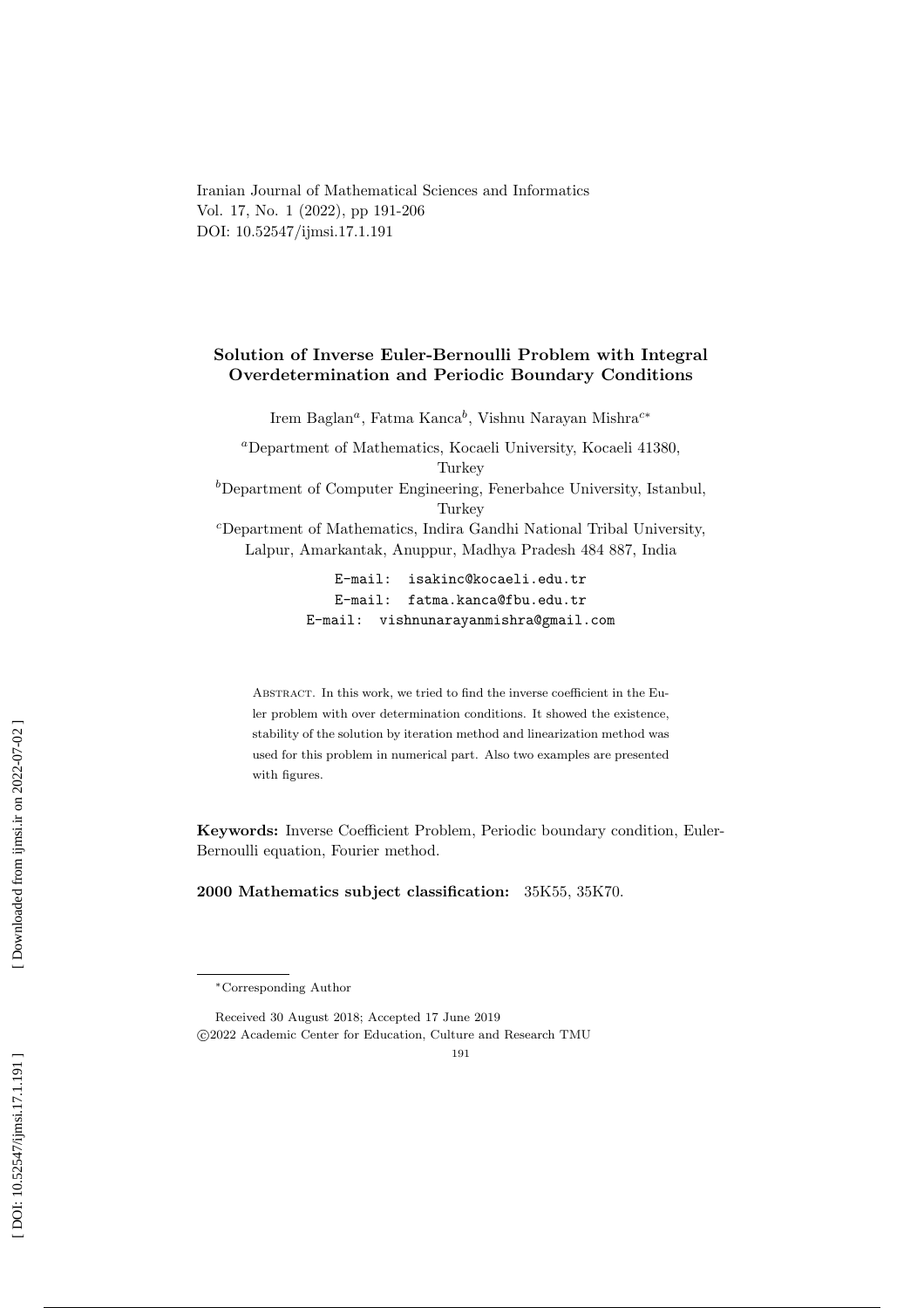#### 1. INTRODUCTION

Mathematical modeling of sound wave distribution problems are denote following equation

$$
\frac{\partial^2 v}{\partial t^2} + \frac{\partial^4 v}{\partial x^4} = g(x, t, v)
$$

is called the Euler-Bernoulli equations. The vibration, buckling and dynamic behavior of various building elements widely used in nano-technology are represented by the Euler-Bernoulli equations.Due to the new and exceptionally its electronic and mechanical properties, carbon nanotubes are considered to be one of the most useful material in future [4, 8]. These elements are tackled by different boundary conditions depending on different loading conditions. Therefore, investigation of the solution of Euler-Bernoulli equations with different boundary conditions used in the mathematical modeling of the structural components of nano-materials continues to be a focus of interest amongst mathematicians.

In mathematics, the classical statement of Euler-Bernoulli equation is in the following form:

$$
\frac{\partial^2 v}{\partial t^2} + \frac{\partial^4 v}{\partial x^4} = 0.
$$

The inverse problem have been worked by many authors [2, 1, 3, 7]. It will be examined to inverse Euler Bernoulli equations in this article.

The periodic boundary conditions arise from many important applications in heat transfer, life sciences[5].

Let  $T > 0$  and denote by  $\Omega := \{ 0 < x < \pi, 0 < t < T \}$ .

The quasi-linear time-dependent equation

$$
\frac{\partial^2 v}{\partial t^2} + \frac{\partial^4 v}{\partial x^4} - a(t)v = g(x, t, v), (x, t) \in \Omega,
$$
\n(1.1)

with boundary conditions

$$
v(0,t) = v(\pi, t), \n v_x(0,t) = v_x(\pi, t), \n v_{xx}(0,t) = v_{xx}(\pi, t), \n v_{xxx}(0,t) = v_{xxx}(\pi, t), t \in [0, T],
$$
\n(1.2)

with initial conditions

$$
v(x,0) = \varphi(x), v_t(x,0) = \psi(x), x \in [0,\pi],
$$
\n(1.3)

and integral overdetermination conditions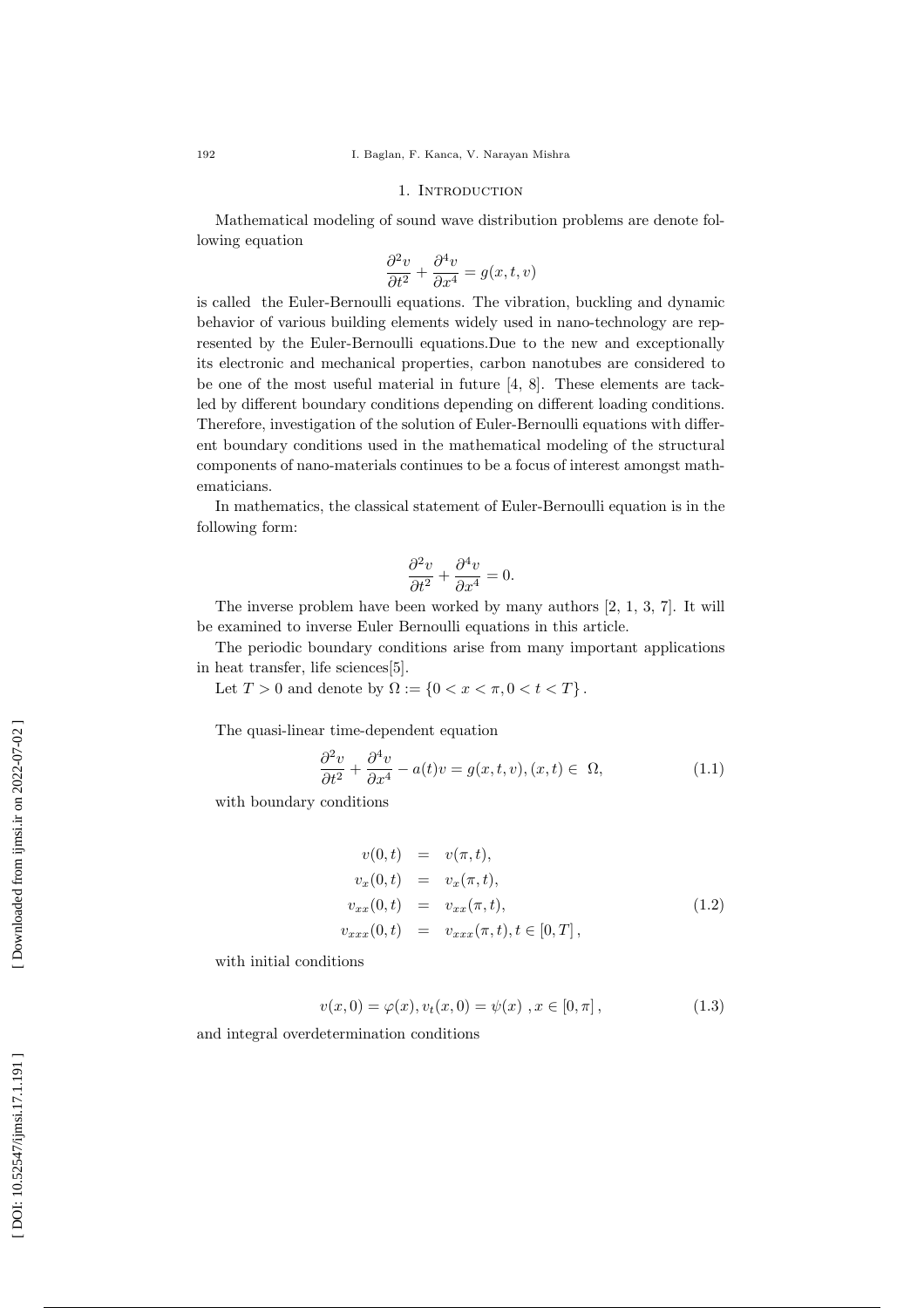$$
E(t) = \int_{0}^{\pi} xu(x, t)dx, t \in [0, T],
$$
\n(1.4)

for nonlinear source term  $g(x,t,v)$  and  $\varphi(x), \psi(x)$  and  $E(t)$  are known functions which are positive and continuous,  $v(x,t)$  and  $a(t)$  are unknown functions. In heat propagation in a thin rod in which the law of variation  $E(t)$  of the total quantity of heat in the rod is given in [6].

**Definition 1.1.**  $\{a(t), v(x,t)\}$  is called the solution of the inverse problem  $(1.1)-(1.4).$ 

**Definition 1.2.**  $w(t,x) \in C(\Omega)$  is referred test function that gives following conditions:

 $w(T,x) = w_t(T,x) = 0, w(0,t) = w(\pi,t), w_x(0,t) = w_x(\pi,t), w_{xx}(0,t) = 0$  $w_{xx}(\pi, t), w_{xxx}(0, t) = w_{xxx}(\pi, t), t \in [0, T]$ .

 $v(x,t) \in C(\Omega)$  is named generalized solution that gives following equation:

$$
\int_{0}^{T} \int_{0}^{\pi} \left( \left\{ \frac{\partial^2 w}{\partial t^2} + \frac{\partial^4 w}{\partial x^4} - a(t)w \right\} v - gw \right) dx dt - \int_{0}^{\pi} w(x,0)\psi(x) dx + \int_{0}^{\pi} w_t(x,0)\varphi(x) dx = 0.
$$

Nomenclature

 $\varphi(x)$  Initial function  $a(t)$  Unknown coefficient

 $E(t)$  Energy

 $v(x, t)$  Temperature distribution

 $g(x, t, v)$  Source function

 $v_0(t), v_{ck}(t), v_{ck}(t)$  Fourier coefficients

M Arbitrary constant

 $M_1, M_2$  Dimensionless constants

 $\Omega := \{0 < x < \pi, \ 0 < t < T\}$  Domain of  $x, t$ 

### 2. Solution of the Inverse Problem

\n- (S1) 
$$
E(t) \in C^2[0,T]
$$
.
\n- (S2)  $\varphi(x) \in C^3[0,\pi], \psi(x) \in C^1[0,\pi], E(0) = \int_0^{\pi} x \varphi(x) dx$ ,
\n- (S3)  $g(x,t,v)$  is provided the following conditions in  $\overline{\Omega} \times (-\infty,\infty)$ ,
\n- (1)
\n

$$
\left|\frac{\partial^{(n)}g(x,t,v)}{\partial x^n} - \frac{\partial^{(n)}g(x,t,\widetilde{v})}{\partial x^n}\right| \le b(x,t) \left| v - \widetilde{v} \right| , n = 0,1,2,
$$

where  $b(x,t) \in L_2(\Omega)$ ,  $b(x,t) \geq 0$ ,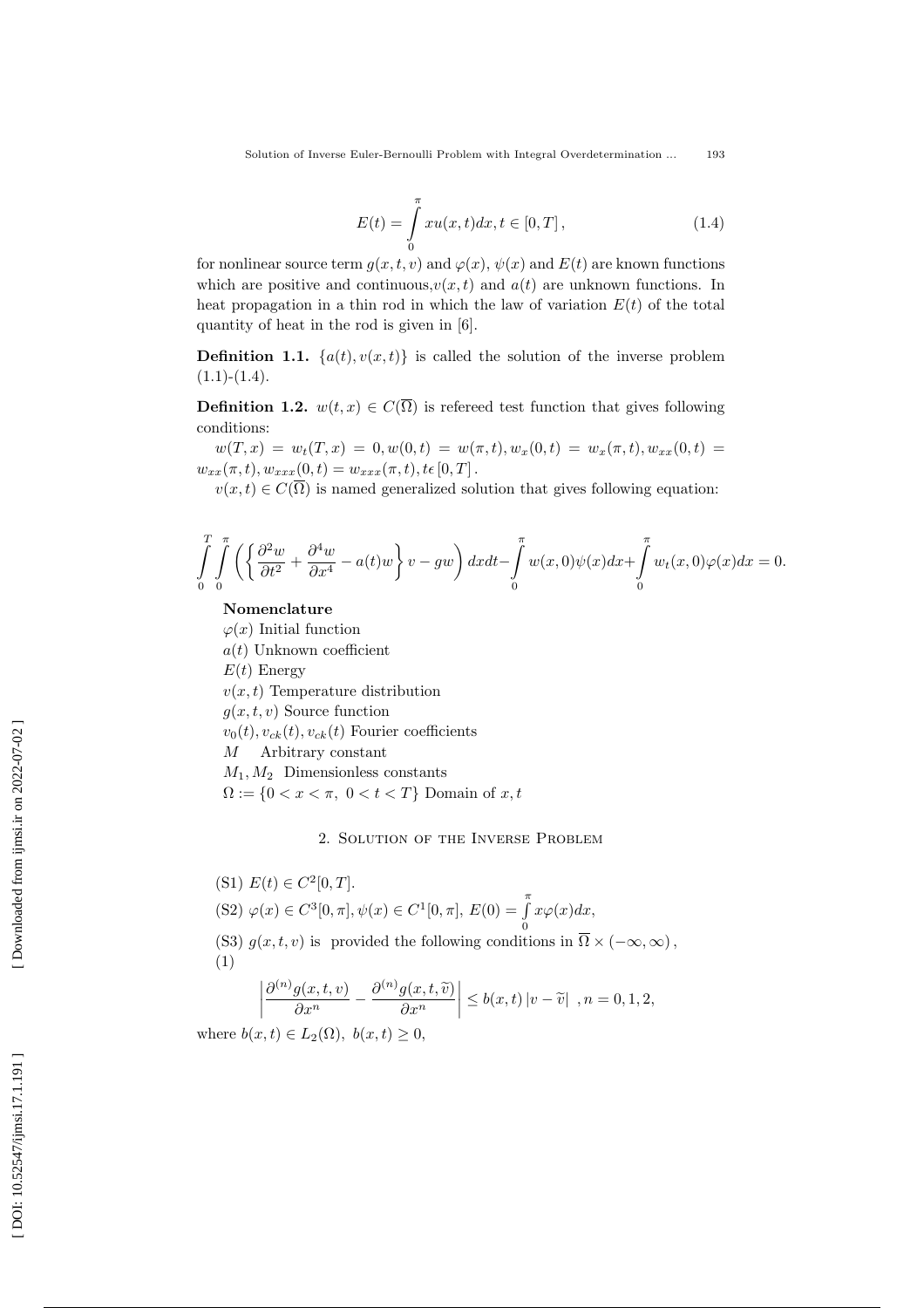$$
(2)g(x,t,v) \in \overline{\Omega} \times (-\infty, \infty), t \in [0,T], |g(x,t,v)| \le M,
$$
  

$$
(3) a(t) \in C[0,T].
$$

By Fourier method, we have

$$
v(x,t) = \frac{1}{2} \left[ \varphi_0 + \psi_0 t + \frac{2}{\pi} \int_0^t \int_0^{\pi} (t - \tau) (a(\tau) v(\xi, \tau) + g(\xi, \tau, v)) d\xi d\tau \right]
$$
(2.1)  
+ 
$$
\sum_{k=1}^{\infty} \cos 2kx \left( \varphi_{ck} \cos(2k)^2 t + \frac{\psi_{ck}}{(2k)^2} \sin(2k)^2 t \right)
$$
  
+ 
$$
\sum_{k=1}^{\infty} \cos 2kx \left( \frac{2}{\pi (2k)^2} \int_0^t \int_0^{\pi} (a(\tau) v(\xi, \tau) + g(\xi, \tau, v)) \sin(2k)^2 (t - \tau) \cos 2k\xi d\xi d\tau \right)
$$
  
+ 
$$
\sum_{k=1}^{\infty} \sin 2kx \left( \varphi_{sk} \cos(2k)^2 t + \frac{\psi_{sk}}{(2k)^2} \sin(2k)^2 t \right)
$$
  
+ 
$$
\sum_{k=1}^{\infty} \sin 2kx \left( \frac{2}{\pi (2k)^2} \int_0^t \int_0^{\pi} (a(\tau) v(\xi, \tau) + g(\xi, \tau, v)) \sin(2k)^2 (t - \tau) \sin 2k\xi d\xi d\tau \right),
$$

where 
$$
\varphi_0 = \frac{2}{\pi} \int_0^{\pi} \varphi(x) dx
$$
,  $\varphi_{ck} = \frac{2}{\pi} \int_0^{\pi} \varphi(x) \cos 2kx dx$ ,  $\varphi_{sk} = \frac{2}{\pi} \int_0^{\pi} \varphi(x) \sin 2kx dx$ ,  
\n
$$
\psi_0 = \frac{2}{\pi} \int_0^{\pi} \psi(x) dx
$$
,  $\psi_{ck} = \frac{2}{\pi} \int_0^{\pi} \psi(x) \cos 2kx dx$ ,  $\psi_{sk} = \frac{2}{\pi} \int_0^{\pi} \psi(x) \sin 2kx dx$ ,  
\n
$$
g_0(t, v) = \frac{2}{\pi} \int_0^{\pi} g(x, t, v) dx
$$
,  $g_{ck}(t, v) = \frac{2}{\pi} \int_0^{\pi} g(x, t, v) \cos 2kx dx$ ,  $g_{sk}(t, v) = \frac{2}{\pi} \int_0^{\pi} g(x, t, v) \sin 2kx dx$ ,  $k = 1, 2, 3, ...$   
\nUsing (S1)-(S3), differentiating (1.4), we have

$$
\int_{0}^{\pi} x v_t(x, t) dx = E'(t), 0 \le t \le T.
$$
\n(2.2)

From  $(2.1)$  and  $(2.2)$ , we obtain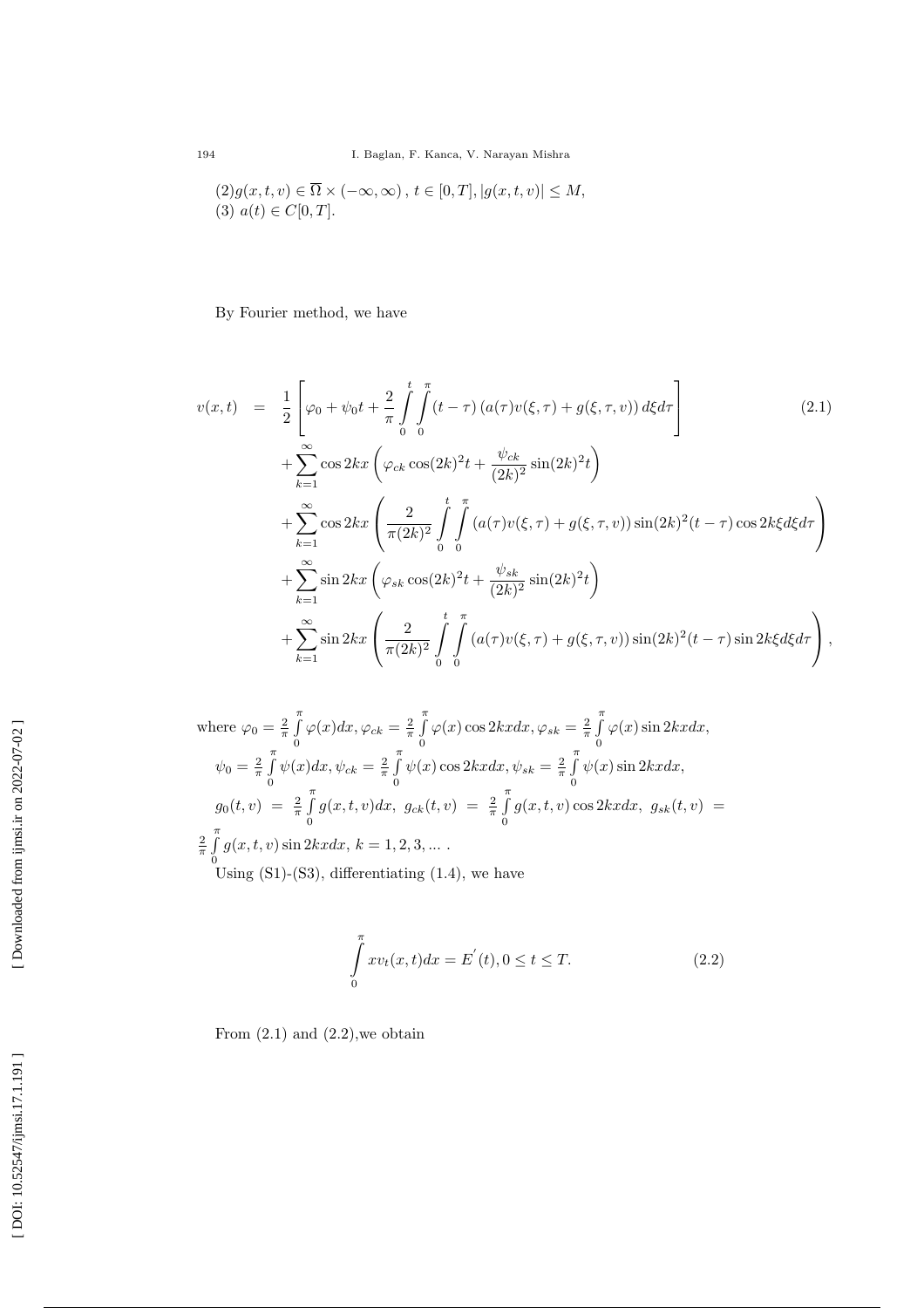$$
a(t) = \frac{E^{''}(t)}{E(t)}
$$
\n
$$
= \frac{\pi \sum_{k=1}^{\infty} (2k)^{3} \left(\varphi_{sk} \cos(2k)^{2}t + \frac{\psi_{ck}}{(2k)^{2}} \sin(2k)^{2}t\right)}{E(t)}
$$
\n
$$
= \frac{\pi \sum_{k=1}^{\infty} (2k)^{3} \frac{2}{\pi (2k)^{2}} \int_{0}^{t} \int_{0}^{\pi} (a(\tau)v(\xi, \tau) + g(\xi, \tau, v)) \sin((2k)^{2}(t-\tau)) \sin(2k\xi d\xi d\tau)}{E(t)}
$$
\n
$$
= \frac{\int_{0}^{\pi} \xi g(\xi, t, v) d\xi}{E(t)}.
$$
\n(2.3)

Definition 2.1. Denote the following set;

Let  $\{v(t)\} = \{v_0(t), v_{ck}(t), v_{sk}(t), k = 1, ..., n\}$  satisfy such

that

$$
\max_{0 \le t \le T} \frac{|v_0(t)|}{2} + \sum_{k=1}^{\infty} \left( \max_{0 \le t \le T} |v_{ck}(t)| + \max_{0 \le t \le T} |v_{sk}(t)| \right) < \infty.
$$
  
\n
$$
||v(t)|| = \max_{0 \le t \le T} \frac{|v_0(t)|}{2} + \sum_{k=1}^{\infty} \left( \max_{0 \le t \le T} |v_{ck}(t)| + \max_{0 \le t \le T} |v_{sk}(t)| \right)
$$
  
\nRange

is the norm of  $B_1$  Banach space.

**Theorem 2.2.** If the conditions  $(S1)$ - $(S3)$  be ensured. Then the Euler-Bernoulli problem has a unique solution.

Proof. Let, iteration to equation (2.1)

$$
v_0^{(N+1)}(t) = v_0^{(0)}(t) + \frac{2}{\pi} \int_0^t \int_0^{\pi} (t - \tau) \left( a^{(N)}(\tau) v^{(N)}(\xi, \tau) + g(\xi, \tau, v^{(N)}) \right) d\xi d\tau
$$
  

$$
v_{ck}^{(N+1)}(t) = v_{ck}^{(0)}(t) + \frac{2}{\pi (2k)^2} \int_0^t \int_0^{\pi} \left( a^{(N)}(\tau) v^{(N)}(\xi, \tau) + g(\xi, \tau, v^{(N)}) \right) \sin(2k)^2 (t - \tau) \cos 2k\xi d\xi^2 d\tau
$$
  

$$
v_{sk}^{(N+1)}(t) = v_{sk}^{(0)}(t) + \frac{2}{\pi (2k)^2} \int_0^t \int_0^{\pi} \left( a^{(N)}(\tau) v^{(N)}(\xi, \tau) + g(\xi, \tau, v^{(N)}) \right) \sin(2k)^2 (t - \tau) \sin 2k\xi d\xi d\tau,
$$

$$
u_0^{(0)}(t) = \varphi_0 + \psi_0 t, u_{ck}^{(0)}(t) = \varphi_{ck} \cos(2k)^2 t + \frac{\psi_{ck}}{(2k)^2} \sin(2k)^2 t, u_{sk}^{(0)}(t) = \varphi_{sk} \cos(2k)^2 t + \frac{\psi_{sk}}{(2k)^2} \sin(2k)^2 t.
$$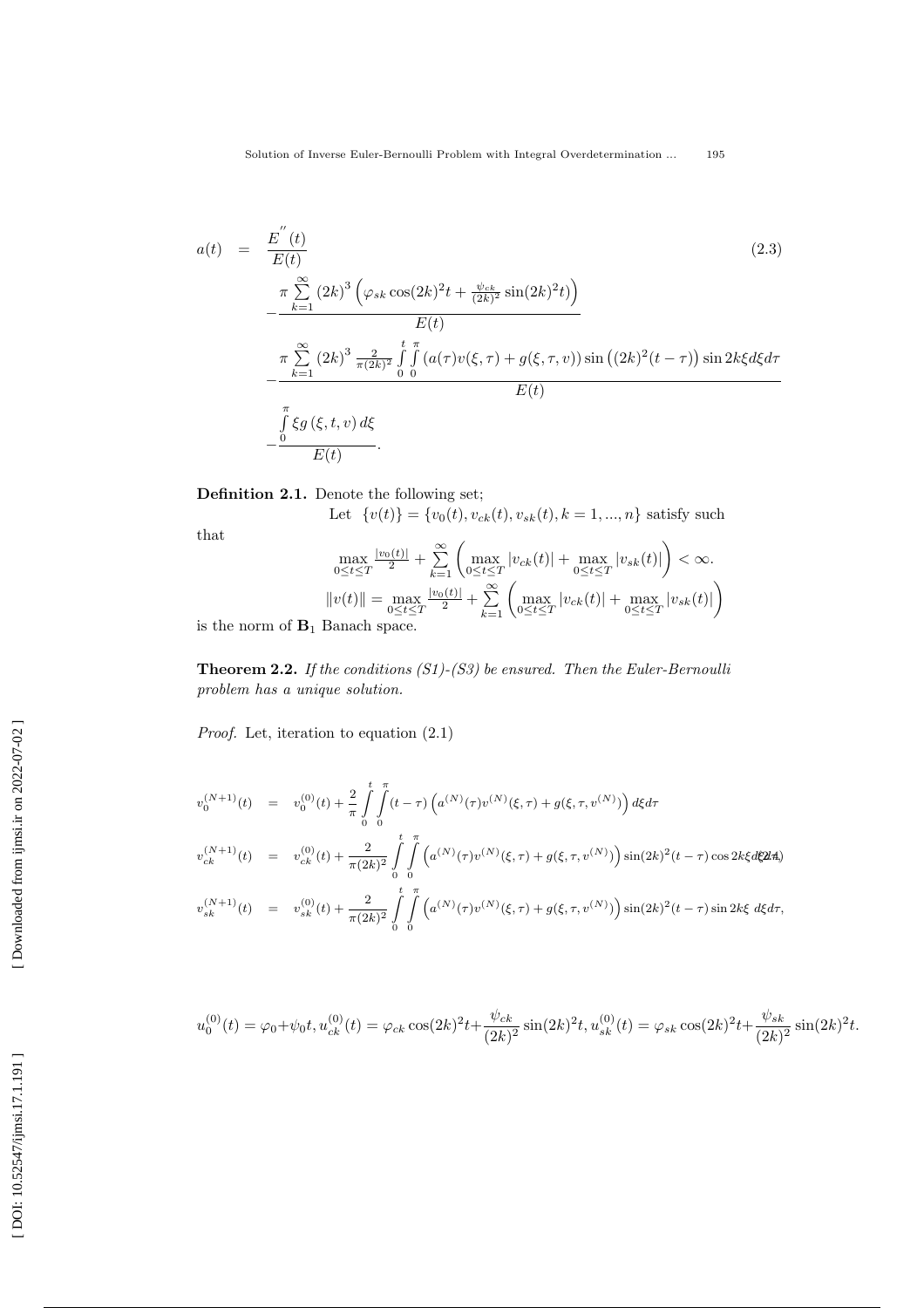$$
a^{(N+1)}(t) = \frac{E^{''}(t)}{E(t)} - \frac{\pi \sum_{k=1}^{\infty} (2k)^3 \left( \varphi_{sk} \cos(2k)^2 t + \frac{\psi_{ck}}{(2k)^2} \sin(2k)^2 t \right)}{E(t)} - \frac{\pi \sum_{k=1}^{\infty} (2k)^3 \frac{2}{\pi (2k)^2} \int_{0}^{t} \int_{0}^{\pi} (a(\tau) v(\xi, \tau) + g(\xi, \tau, v^{(N)})) \sin((2k)^2 (t - \tau)) \sin 2k\xi d\xi d\tau}{E(t)} - \frac{\int_{0}^{\pi} \xi g(\xi, t, v^{(N)}) d\xi}{E(t)}.
$$

According to the theorem, we obtain  $v^{(0)}(t) \in \mathbf{B}_1$ ,  $t \in [0, T]$ .

$$
v_0^{(1)}(t) = v_0^{(0)}(t) + \frac{2}{\pi} \int_{0}^{t} \int_{0}^{\pi} (t - \tau) \left( a^{(0)}(\tau) v^{(0)}(\xi, \tau) + g(\xi, \tau, v^{(0)}) \right) d\xi d\tau
$$

Adding and subtracting  $\int_{0}^{t}$ 0  $\int$ 0  $g(\xi, \tau, 0)d\xi d\tau$  and after applying Cauchy, Bessel, Lipschitz inequalities, we obtain

$$
\begin{array}{rcl}\max_{0 \leq t \leq T} \left | v_0^{(1)}(t) \right | & \leq & \left | \varphi_0 \right | + T \left | \psi_0 \right | + 2 \sqrt{\frac{T^3}{3\pi}} \left \| v^{(0)}(t) \right \|_{B_1} \left \| a^{(0)}(t) \right \|_{C[0,T]} \\ & & \left . + 2 \sqrt{\frac{T^3}{3\pi}} \left \| v^{(0)}(t) \right \|_{B_1} \left \| b(x,t) \right \|_{L_2(\Omega)} + 2 \sqrt{\frac{T^3}{3\pi}} \left \| g(x,t,0) \right \|_{L_2(\Omega)}.\end{array}
$$

$$
v_{ck}^{(1)}(t) = v_{ck}^{(0)}(t) + \frac{2}{\pi(2k)^2} \int_{0}^{t} \int_{0}^{\pi} \left( a^{(0)}(\tau) v^{(0)}(\xi, \tau) + g(\xi, \tau, v^{(0)}) \right) \sin(2k)^2(t-\tau) \cos 2k\xi d\xi d\tau.
$$

After applying Cauchy, Bessel, Lipschitz , Hölder inequalities, we have

$$
\sum_{k=1}^{\infty} \max_{0 \le t \le T} \left| v_{ck}^{(1)}(t) \right| \le \sum_{k=1}^{\infty} |\varphi_{ck}| + \frac{\pi^2}{24} \sum_{k=1}^{\infty} |\psi_{ck}| + \frac{\pi \sqrt{T}}{12} \left\| v^{(0)}(t) \right\|_{B_1} \left\| a^{(0)}(t) \right\|_{C[0,T]} + \frac{\pi \sqrt{T}}{12} \left\| v^{(0)}(t) \right\|_{B_1} \left\| b(x,t) \right\|_{L_2(\Omega)} + \frac{\pi \sqrt{T}}{12} \left\| g(x,t,0) \right\|_{L_2(\Omega)},
$$

and by the same approaches,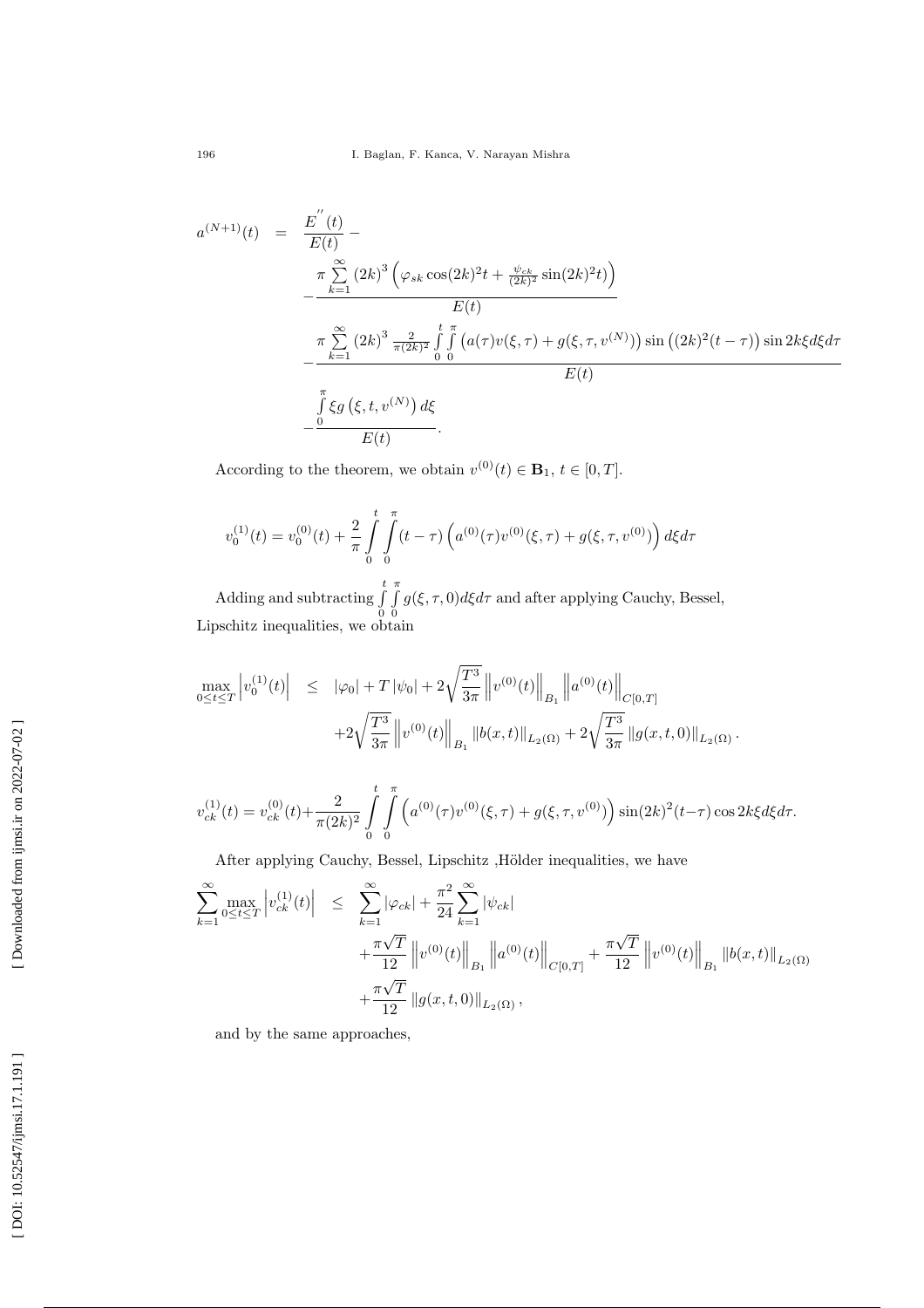$$
\sum_{k=1}^{\infty} \max_{0 \le t \le T} \left| v_{sk}^{(1)}(t) \right| \le \sum_{k=1}^{\infty} |\varphi_{sk}| + \frac{\pi^2}{24} \sum_{k=1}^{\infty} |\psi_{sk}| + \frac{\pi\sqrt{T}}{12} \left\| v^{(0)}(t) \right\|_{B_1} \left\| a^{(0)}(t) \right\|_{C[0,T]} + \frac{\pi\sqrt{T}}{12} \left\| v^{(0)}(t) \right\|_{B_1} \left\| b(x,t) \right\|_{L_2(\Omega)} + \frac{\pi\sqrt{T}}{12} \left\| g(x,t,0) \right\|_{L_2(\Omega)}.
$$

we get

$$
\|v^{(1)}(t)\|_{\mathbf{B}_1} = \max_{0 \le t \le T} \frac{\left|v_0^{(1)}(t)\right|}{2} + \sum_{k=1}^{\infty} \left(\max_{0 \le t \le T} \left|v_{ck}^{(1)}(t)\right| + \max_{0 \le t \le T} \left|v_{sk}^{(1)}(t)\right|\right)
$$
  
\n
$$
\le \frac{|\varphi_0|}{2} + \sum_{k=1}^{\infty} \left(|\varphi_{ck}| + |\varphi_{sk}|\right) + \frac{\pi^2}{24} \sum_{k=1}^{\infty} \left(|\psi_{ck}| + |\psi_{sk}|\right)
$$
  
\n
$$
+ \left(2\sqrt{\frac{T^3}{3\pi}} + \frac{\pi\sqrt{T}}{6}\right) \left\|v^{(0)}(t)\right\|_{B_1} \left\|a^{(0)}(t)\right\|_{C[0,T]} + \left(2\sqrt{\frac{T^3}{3\pi}} + \frac{\pi\sqrt{T}}{6}\right) \left\|v^{(0)}(t)\right\|_{B_1} \left\|b(x,t)\right\|_{L_2(D)} + \left(2\sqrt{\frac{T^3}{3\pi}} + \frac{\pi\sqrt{T}}{6}\right) \left\|g(x,t,0)\right\|_{L_2(\Omega)}.
$$

According to theorem ,  $v^{(1)}(t) \in \mathbf{B}_1$ . Same estimations for the step N,

$$
\|v^{(N+1)}(t)\|_{\mathbf{B}_1} = \max_{0 \le t \le T} \frac{|v_0^{(N)}(t)|}{2} + \sum_{k=1}^{\infty} \left( \max_{0 \le t \le T} \left| v_{ck}^{(N)}(t) \right| + \max_{0 \le t \le T} \left| v_{sk}^{(N)}(t) \right| \right)
$$
  
\n
$$
\le \frac{|\varphi_0|}{2} + \sum_{k=1}^{\infty} \left( |\varphi_{ck}| + |\varphi_{sk}| \right) + \frac{\pi^2}{24} \sum_{k=1}^{\infty} \left( |\psi_{ck}| + |\psi_{sk}| \right)
$$
  
\n
$$
+ (2\sqrt{\frac{T^3}{3\pi}} + \frac{\pi\sqrt{T}}{6}) ||v^{(N)}(t)||_{B_1} ||a^{(N)}(t)||_{C[0,T]}
$$
  
\n
$$
+ (2\sqrt{\frac{T^3}{3\pi}} + \frac{\pi\sqrt{T}}{6}) ||v^{(N)}(t)||_{B_1} ||b(x, t)||_{L_2(\Omega)}
$$
  
\n
$$
+ (2\sqrt{\frac{T^3}{3\pi}} + \frac{\pi\sqrt{T}}{6}) ||g(x, t, 0)||_{L_2(\Omega)}.
$$

According to  $v^{(N)}(t) \in \mathbf{B}_1$  and theorem we obtain  $v^{(N+1)}(t) \in \mathbf{B}_1$ ,

$$
\{v(t)\} = \{v_0(t), v_{ck}(t), v_{sk}(t), k = 1, 2, ...\} \in \mathbf{B}_1.
$$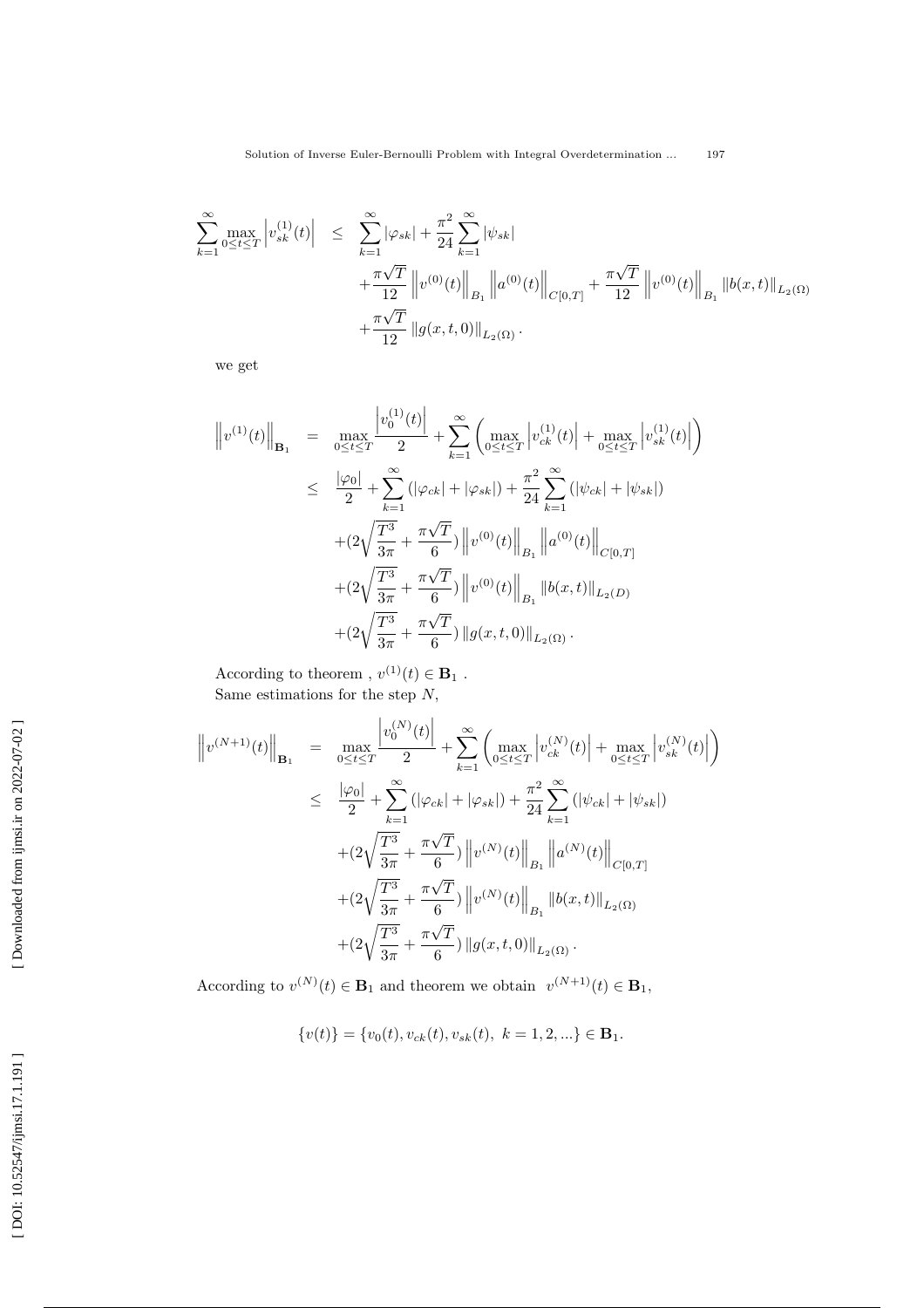Same estimations for the step N,

$$
\|a^{(N+1)}(t)\|_{C^{[0,T]}}\leq \frac{1}{E(t)}(\left|E^{''}(t)\right|+2\sum_{k=1}^{\infty}\left(\left|\varphi_{ck}^{'''}\right|+\left|\psi_{ck}^{'}\right|\right)\\+\frac{\pi}{\sqrt{6}}\left\|v_{xx}^{(N)}(t)\right\|_{B_{1}}\left\|a^{(N)}(t)\right\|_{C[0,T]}\\+\frac{\pi}{\sqrt{6}}\left\|v^{(N)}(t)\right\|_{B_{1}}\left\|b(x,t)\right\|_{L_{2}(\Omega)}\\+\pi\left\|v^{(N)}(t)\right\|_{B_{1}}\left\|b(x,t)\right\|_{L_{2}(\Omega)}\\+\pi\left\|g(x,t,0)\right\|_{L_{2}(\Omega)}.
$$

We have  $a^{(N+1)}(t) \in \mathbf{B}_1$ .

For  $N \to \infty$ ,  $v^{(N+1)}(t)$ ,  $a^{(N+1)}$  are converged. After applying Cauchy, Bessel ,Lipschitz, Hölder inequalities, we obtain

$$
\left\|v^{(1)}(t) - v^{(0)}(t)\right\|_{B_1} \leq (2\sqrt{\frac{T^3}{3\pi}} + \frac{\pi\sqrt{T}}{6}) \left\|v^{(0)}(t)\right\|_{B_1} \left\|a^{(0)}(t)\right\|_{C[0,T]} + (2\sqrt{\frac{T^3}{3\pi}} + \frac{\pi\sqrt{T}}{6}) \left\|v^{(0)}(t)\right\|_{B_1} \left\|b(x,t)\right\|_{L_2(\Omega)} + (2\sqrt{\frac{T^3}{3\pi}} + \frac{\pi\sqrt{T}}{6}) \left\|g(x,t,0)\right\|_{L_2(\Omega)}.
$$

$$
A = (2\sqrt{\frac{T^3}{3\pi}} + \frac{\pi\sqrt{T}}{6}) ||v^{(0)}(t)||_{B_1} ||a^{(0)}(t)||_{C[0,T]} +
$$
  
+ 
$$
(2\sqrt{\frac{T^3}{3\pi}} + \frac{\pi\sqrt{T}}{6}) ||v^{(0)}(t)||_{B_1} ||b(x,t)||_{L_2(\Omega)} + M).
$$

$$
\|a^{(1)}(t) - a^{(0)}(t)\|_{C[0,T]} \leq \frac{\pi}{\sqrt{6}E(t)B} \|v_{xx}^{(1)} - v_{xx}^{(0)}\|_{B_1} \|a^{(0)}(t)\|_{C[0,T]} + \frac{\pi}{E(t)B} \|v^{(1)} - v^{(0)}\|_{B_1} \|b(x,t)\|_{L_2(\Omega)}.
$$

For the step  $N$ :

$$
\left\| a^{(N+1)}(t) - a^{(N)}(t) \right\|_{C[0,T]} \leq \frac{\pi}{\sqrt{6}E(t)B} \left\| v_{xx}^{(N+1)} - v_{xx}^{(N)} \right\|_{B_1} \left\| a^{(N)}(t) \right\|_{C[0,T]} \n+ \frac{\pi}{E(t)B} \left\| v^{(N+1)} - v^{(N)} \right\|_{B_1} \left\| b(x,t) \right\|_{L_2(\Omega)}.
$$
\n
$$
\left\| v^{(N+1)}(t) - v^{(N)}(t) \right\|_{B_1} \leq \frac{A}{D\sqrt{N!}} E \left\| b(x,t) \right\|_{L_2(\Omega)}^N.
$$
\n(2.5)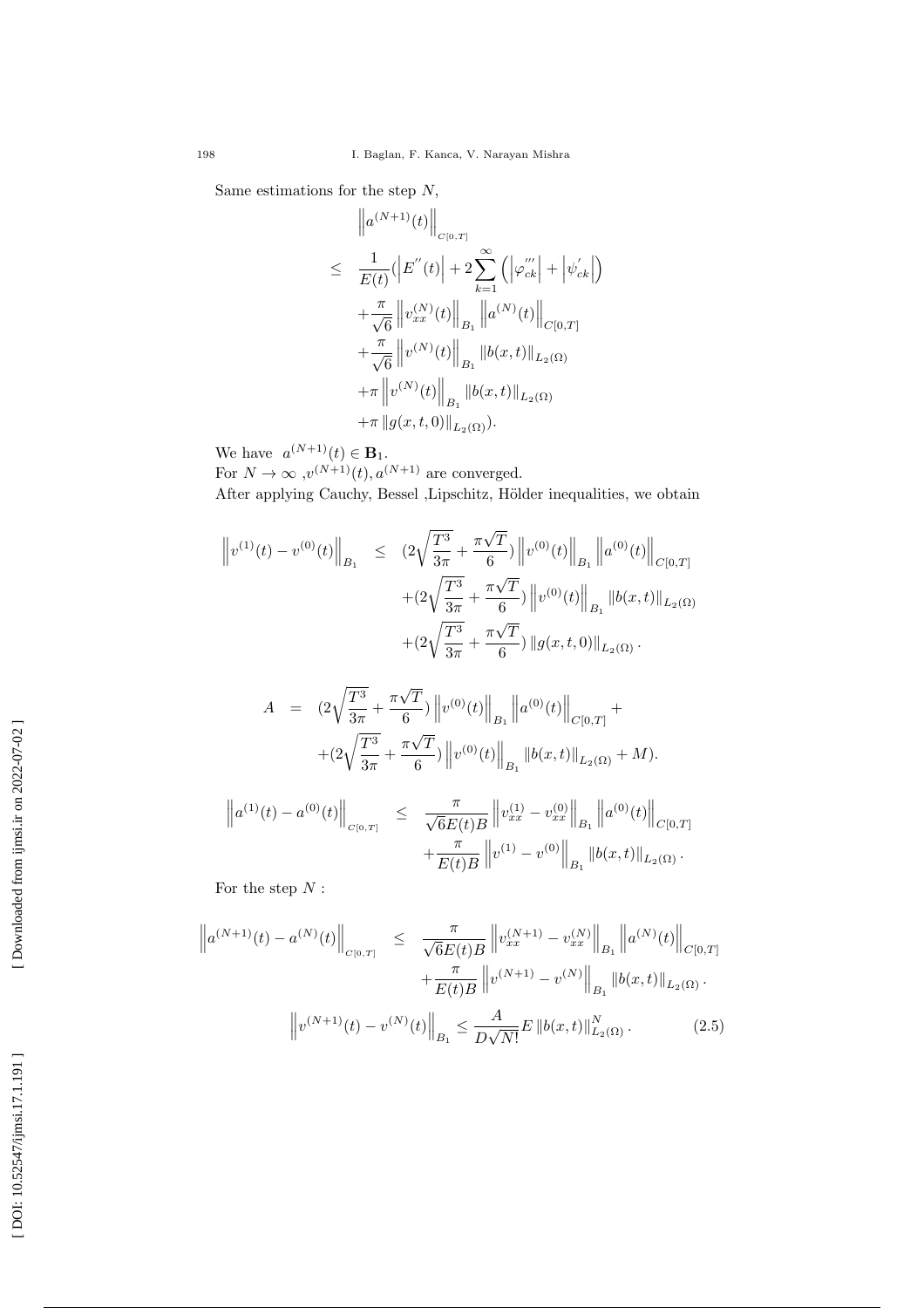$$
B = 1 - \frac{\pi}{\sqrt{6}E(t)} \|v^{(N)}\|_{B_1},
$$
  
\n
$$
D = 1 - \frac{\pi}{\sqrt{6}E(t)B} \|v^{(N)}\|_{B_1} - \frac{\pi}{3E(t)} \|a^{(N)}(t)\|_{C[0,T]} \|v_x^{(N)}\|_{B_1}
$$
  
\n
$$
-\frac{\sqrt{6}\pi}{E(t)9} \|a^{(N)}(t)\|_{C[0,T]}^2 \|v^{(N)}\|_{B_1}.
$$

 $v^{(N+1)} \to v^{(N)}$ ,  $N \to \infty$ , then  $a^{(N+1)} \to a^{(N)}$ ,  $N \to \infty$ . Let us show

$$
\lim_{N \to \infty} v^{(N+1)}(t) = v(t), \ \lim_{N \to \infty} a^{(N+1)}(t) = a(t).
$$

$$
\|v - v^{(N+1)}\|_{B_1} \le (2\sqrt{\frac{T^3}{3\pi}} + \frac{\pi\sqrt{T}}{6}) \|a(t) - a^{(N+1)}(t)\|_{C[0,T]} \|v^{(N+1)}(t)\|_{B_1}
$$
  
 
$$
+ (2\sqrt{\frac{T^3}{3\pi}} + \frac{\pi\sqrt{T}}{6}) \|v - v^{(N+1)}\|_{B_1} \|a^{(N+1)}(t)\|_{C[0,T]}
$$
  
 
$$
+ (2\sqrt{\frac{T^3}{3\pi}} + \frac{\pi\sqrt{T}}{6}) \|v - v^{(N+1)}\|_{B_1} \|b(x,t)\|_{L_2(\Omega)}
$$
  
 
$$
+ (2\sqrt{\frac{T^3}{3\pi}} + \frac{\pi\sqrt{T}}{6}) \|v^{(N+1)} - v^{(N)}\|_{B_1} \|b(x,t)\|_{L_2(\Omega)}.
$$

Let us consider  $||v^{(N+1)}(t) - v^{(N)}(t)||_{B_1}$  and applying Gronwall's inequality

$$
\left\|v(t) - v^{(N+1)}(t)\right\|_{\mathbf{B}_1}^2 \leq
$$
  

$$
2\left[\frac{A}{\sqrt{N!}}\frac{F}{G}\left\|b(x,t)\right\|_{L_2(\Omega)}\right]^2
$$
  

$$
\times \exp 2\left(\frac{H}{G}\right)^2 \left(\left\|b(x,t)\right\|_{L_2(\Omega)}^{N+1}\right)^2.
$$
 (2.6)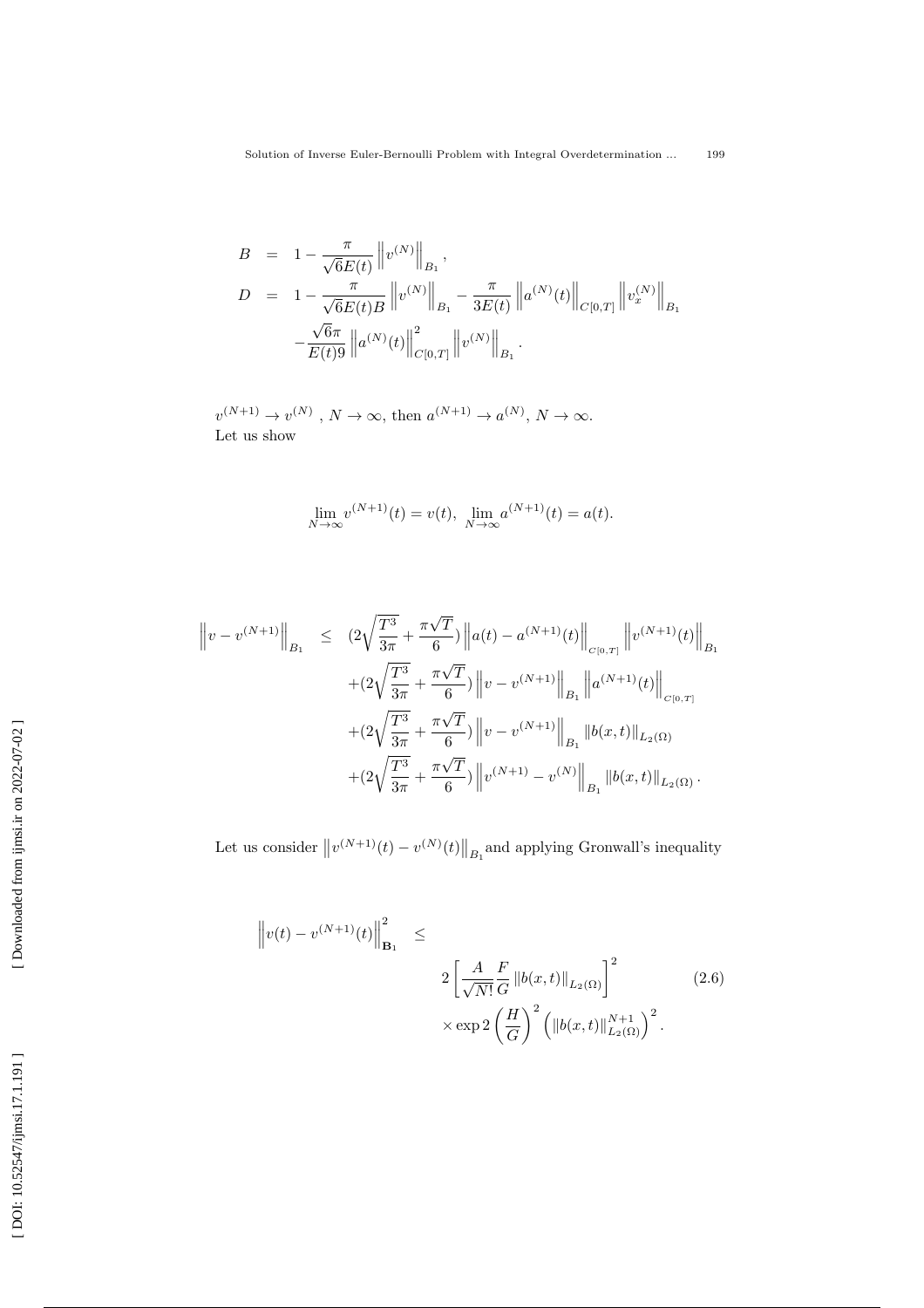$$
C = 1 - \frac{\pi}{3E(t)B} \|a^{(N+1)}\|_{C[0,T]} \|v_x^{(N)}\|_{B_1} - \frac{\pi}{3BE(t)} \|a^{(N+1)}(t)\|_{C[0,T]}^2 \|v^{(N+1)}\|_{B_1},
$$
  
\n
$$
F = \frac{(2\sqrt{\frac{T^3}{3\pi}} + \frac{\pi\sqrt{T}}{6})}{C} \|v^{(N+1)}\|_{B_1} \|a^{(N+1)}(t)\|_{C[0,T]}^2 + \frac{\pi^2}{3BE(t)} \|v^{(N+1)}\|_{B_1} \|a^{(N+1)}(t)\|_{C[0,T]} + \frac{\pi}{\sqrt{6}E(t)} \|v^{(N+1)}(t)\|_{B_1},
$$
  
\n
$$
G = 1 - \frac{(2\sqrt{\frac{T^3}{3\pi}} + \frac{\pi\sqrt{T}}{6})}{C} \frac{\pi}{3BE(t)} \|v^{(N+1)}\|_{B_1} \|a^{(N+1)}\|_{C[0,T]}^3 + \frac{(2\sqrt{\frac{T^3}{3\pi}} + \frac{\pi\sqrt{T}}{6})}{C} \frac{\pi}{\sqrt{6}E(t)} \|v^{(N+1)}(t)\|_{B_1},
$$
  
\n
$$
H = \frac{(2\sqrt{\frac{T^3}{3\pi}} + \frac{\pi\sqrt{T}}{6})}{C} \|v^{(N+1)}\|_{B_1} + (2\sqrt{\frac{T^3}{3\pi}} + \frac{\pi\sqrt{T}}{6}) \|a^{(N+1)}\|_{C[0,T]} + (2\sqrt{\frac{T^3}{3\pi}} + \frac{\pi\sqrt{T}}{6}).
$$

 $v^{(N+1)} \to u, a^{(N+1)} \to a, N \to \infty.$ 

For the uniqueness, let  $(u, a)$ ,  $(v, b)$  are two solutions of  $(1.1)-(1.4)$ . If we use the same approaches to  $|u(t) - v(t)|$  and  $|a(t) - b(t)|$ , we have:

$$
||u(t) - v(t)||_{B_1} \leq (2\sqrt{\frac{T^3}{3\pi}} + \frac{\pi\sqrt{T}}{6}) ||a(t) - b(t)||_{C[0,T]} ||u(t)||_{B_1}
$$
  
+ 
$$
(2\sqrt{\frac{T^3}{3\pi}} + \frac{\pi\sqrt{T}}{6}) \left( \int_0^t \int_0^{\pi} b^2(\xi, \tau) |u(\tau) - v(\tau)|^2 d\xi d\tau \right)^{\frac{1}{2}},
$$
  

$$
||a(t) - b(t)||_{C[0,T]} \leq \frac{\pi}{\sqrt{6}E(t)B} ||a(t)||_{C[0,T]} ||u_{xx}(t) - v_{xx}(t)||_{B_1}
$$
  
+ 
$$
\frac{\pi}{BE(t)} ||b(x, t)||_{L_2(\Omega)} ||u(t) - v(t)||_{B_1},
$$

$$
\|u(t) - v(t)\|_{B_1} \leq \left[ (2\sqrt{\frac{T^3}{3\pi}} + \frac{\pi\sqrt{T}}{6}) \frac{\pi}{MBE(t)} \|a(t)\|_{C[0,T]} \|u(t)\|_{B_1} + \frac{(2\sqrt{\frac{T^3}{3\pi}} + \frac{\pi\sqrt{T}}{6})}{M} \right] \times \left( \int_0^t \int_0^{\pi} b^2(\xi, \tau) |u(\tau) - v(\tau)|^2 d\xi d\tau \right)^{\frac{1}{2}}.
$$
 (2.7)

If Gronwall inequality is applied to  $(2.7)$ ,  $u(t) = v(t)$  then  $a(t) = b(t)$ .  $\Box$ 

The proof is completed.

# 3. STABILITY OF THE SOLUTION  $(A,U)$

**Theorem 3.1.** If the condition  $(S1)$ - $(S3)$  are implemented then the solution  $(a, v)$  of the problem depends continuously on  $\varphi, \psi, E$ .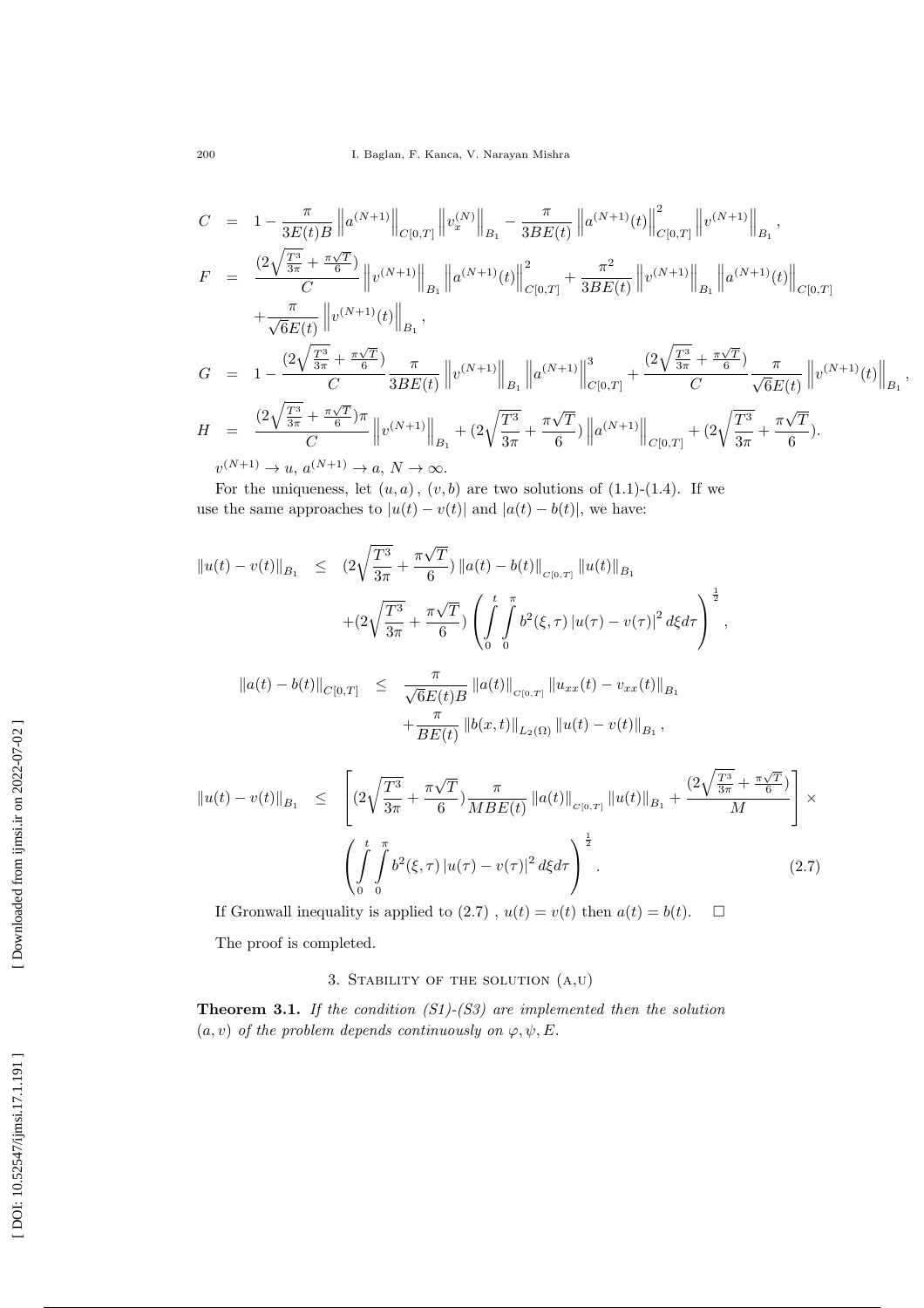*Proof.* Suppose  $\Psi = {\varphi, \psi, E, f}$  and  $\overline{\Psi} = {\overline{\varphi}, \overline{\psi}, \overline{E}, f}$ . For  $M_i$ ,  $i =$ 0 , 1 , 2(positiveconstants) such that

$$
\begin{array}{rcl}\n\|E\|_{C^{2}[0,T]} & \leq & M_0, \|\overline{E}\|_{C^{2}[0,T]} \leq M_0, \|\varphi\|_{C^{3}[0,\pi]} \leq M_1, \|\overline{\varphi}\|_{C^{3}[0,\pi]} \leq M_1, \\
\|\psi\|_{C^{1}[0,\pi]} & \leq & M_2, \|\overline{\psi}\|_{C^{1}[0,\pi]} \leq M_2.\n\end{array}
$$

Let us show  $\|\Psi\| = (\|E\|_{C^2[0,T]} + \|\varphi\|_{C^3[0,\pi]} + \|\psi\|_{C^1[0,\pi]}).$  Let  $(a, v)$  and  $(\bar{a}, \bar{v})$  are solutions of problems (1.1)-(1.4) corresponding to the data  $\Psi =$  $\{\varphi, \psi, E, f\}$  and  $\overline{\Psi} = \{\overline{\varphi}, \overline{\psi}, \overline{E}, f\}$  respectively.

$$
\begin{split} \|v(t)-\overline{v}(t)\|_{B_1} &\leq \quad \left\|\varphi-\overline{\varphi}\right\|_{C^3[0,\pi]} + \frac{\pi^2}{24} \left\|\psi-\overline{\psi}\right\|_{C^1[0,\pi]} + (2\sqrt{\frac{T^3}{3\pi}} + \frac{\pi\sqrt{T}}{6}) \left\|a(t)-\overline{a}(t)\right\|_{C[0,T]} \|u(t)\|_{B_1} \\ &+ (2\sqrt{\frac{T^3}{3\pi}} + \frac{\pi\sqrt{T}}{6}) \left\|v(t)-\overline{v}(t)\right\|_{B_1} \left\|\overline{a}(t)\right\|_{C[0,T]} \\ &+ (2\sqrt{\frac{T^3}{3\pi}} + \frac{\pi\sqrt{T}}{6}) \left\|v(t)-\overline{v}(t)\right\|_{B_1} \left\|b(x,t)\right\|_{L_2(\Omega)}, \end{split}
$$

$$
\begin{array}{rcl} \displaystyle \|a(t)-\overline{a}(t)\|_{C[0,T]} & \leq & \displaystyle \left(\frac{1}{1-\frac{\pi}{\sqrt{6}E(t)}}\right)\left(\left\|\varphi-\overline{\varphi}\right\|_{C^{3}[0,\pi]}+\left\|\psi-\overline{\psi}\right\|_{C^{1}[0,\pi]}\right) \\[0.4cm] & +\displaystyle \left(\frac{1}{1-\frac{\pi}{\sqrt{6}E(t)}}\right)\left\|v(t)-\overline{v}(t)\right\|_{B_1}\left\|\overline{a}(t)\right\|_{C[0,T]} \\[0.4cm] & +\displaystyle \frac{\pi}{6E(t)}\left\|v(t)-\overline{v}(t)\right\|_{B_1}\left\|b(x,t)\right\|_{L_2(\Omega)}, \end{array}
$$

where

$$
\|\Psi - \overline{\Psi}\| = \|\varphi - \overline{\varphi}\|_{C^{3}[0,\pi]} + \frac{\pi^{2}}{24} \|\psi - \overline{\psi}\|_{C^{1}[0,\pi]} + \left(\frac{1}{1 - \frac{\pi}{\sqrt{6E(t)}}}\right) \left(\|\varphi - \overline{\varphi}\|_{C^{3}[0,\pi]} + \|\psi - \overline{\psi}\|_{C^{1}[0,\pi]}\right).
$$

where

$$
M_3 = (2\sqrt{\frac{T^3}{3\pi}} + \frac{\pi\sqrt{T}}{6})/1 - \frac{\pi}{\sqrt{6}E(t)},
$$
  
\n
$$
M_4 = \left( (2\sqrt{\frac{T^3}{3\pi}} + \frac{\pi\sqrt{T}}{6})/1 - \frac{\pi}{\sqrt{6}E(t)} \right) ||u(\tau)||_{B_1},
$$
  
\n
$$
||v - \overline{v}||_{B_1}^2 \le 2M_3^2 ||\Psi - \overline{\Psi}||^2
$$
  
\n
$$
\times \exp 2M_4^2 \left( \int_0^t \int_0^{\pi} b^2(\xi, \tau) d\xi d\tau \right).
$$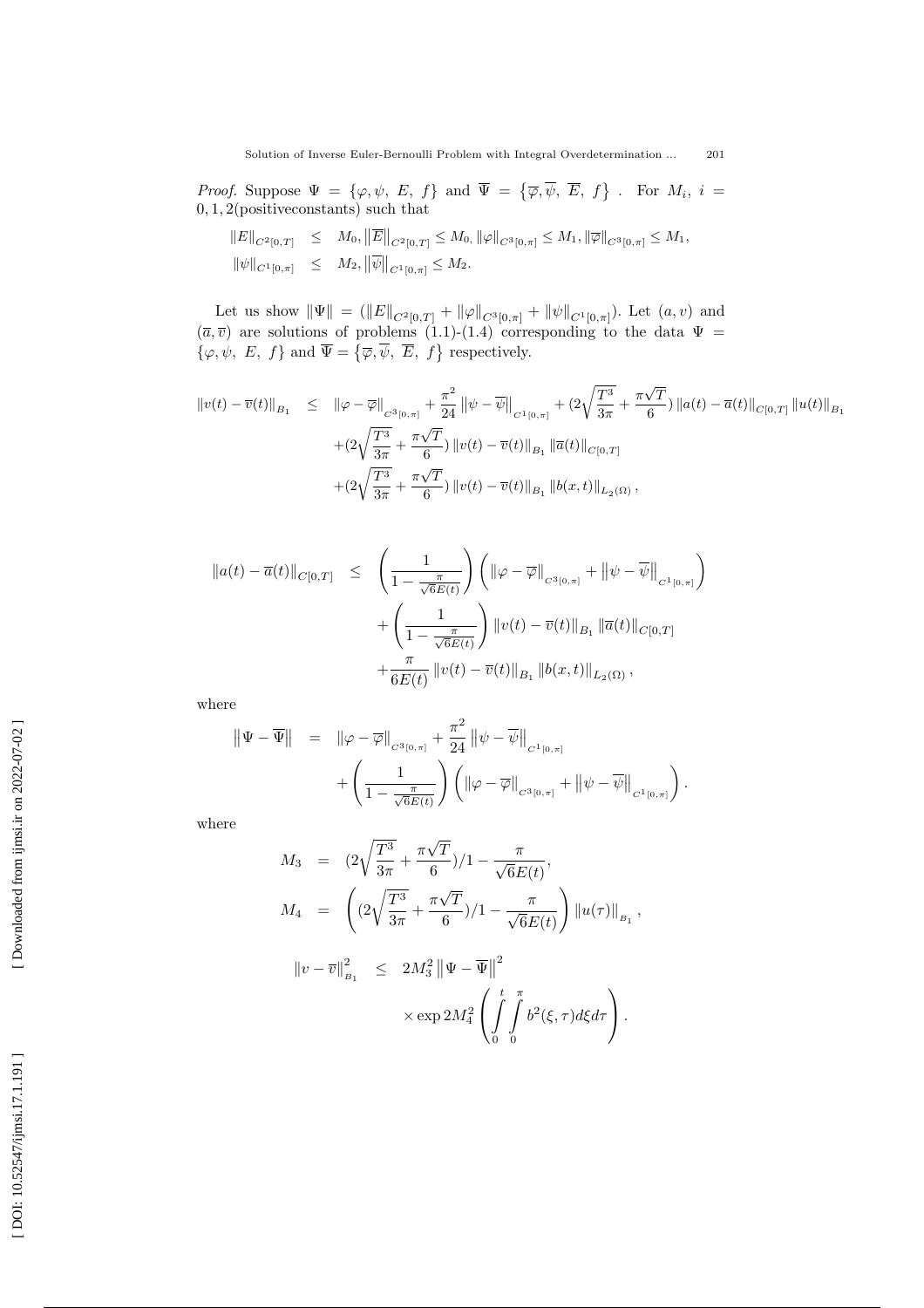For  $\Psi \to \Psi$  then  $v \to \overline{v}$ . Hence  $a \to \overline{a}$ .

### 4. Numerical Method for Euler-Bernoulli Problem

We obtain the following problem after linearization:

$$
\frac{\partial^2 v^{(n)}}{\partial t^2} + \frac{\partial^4 v^{(n)}}{\partial x^4} - a(t)v^{(n)} = g(x, t, v^{(n-1)}), \ (x, t) \in \ \Omega,\tag{4.1}
$$

$$
v^{(n)}(0,t) = v^{(n)}(\pi,t),
$$
  
\n
$$
v_x^{(n)}(0,t) = v_x^{(n)}(\pi,t),
$$
  
\n
$$
v_{xx}^{(n)}(0,t) = v_{xx}^{(n)}(\pi,t),
$$
  
\n
$$
v_{xxx}^{(n)}(0,t) = v_{xxx}^{(n)}(\pi,t), t \in [0,T],
$$
\n(4.2)

 $\Box$ 

$$
v^{(n)}(x,0) = \varphi(x), v_t^{(n)}(x,0) = \psi(x), x \in [0,\pi],
$$
\n(4.3)

$$
E(t) = \int_{0}^{\pi} x v^{(n)}(x, t) dx, \ t \in [0, T]. \tag{4.4}
$$

Let  $v^{(n)}(x,t) = w(x,t)$  and  $g(x,t,v^{(n-1)}) = \tilde{g}(x,t)$ . Then the problem:

$$
\frac{\partial^2 w}{\partial t^2} + \frac{\partial^4 w}{\partial x^4} - a(t)w = \tilde{g}(x, t), \ (x, t) \in \ \Omega,
$$
\n(4.5)

$$
w(0, t) = w(\pi, t),
$$
  
\n
$$
w_x(0, t) = w_x(\pi, t),
$$
  
\n
$$
w_{xx}(0, t) = w_{xx}(\pi, t),
$$
  
\n
$$
w_{xxx}(0, t) = w_{xxx}(\pi, t), t \in [0, T],
$$
  
\n(4.6)

$$
w(x,0) = \varphi(x), w_t(x,0) = \psi(x), \ x \in [0,\pi], \tag{4.7}
$$

$$
E(t) = \int_{0}^{\pi} x w(x, t) dx, \ t \in [0, T].
$$
 (4.8)

We use finite-difference method for numerical approximation  $(4.5)-(4.8)$ :

$$
\frac{1}{\tau^2} \left( w_i^{j+1} - 2w_i^j + w_i^{j-1} \right) + \frac{1}{h^4} \left( w_{i+2}^j - 4w_{i+1}^j + 6w_i^j - 4w_{i-1}^j + w_{i-2}^j \right) = a^j w_i^j + \tilde{f}_i^j
$$

$$
w_i^0 = \phi_i, \frac{1}{\tau} \left( v_i^1 - v_i^0 \right) = \psi_i \tag{4.9}
$$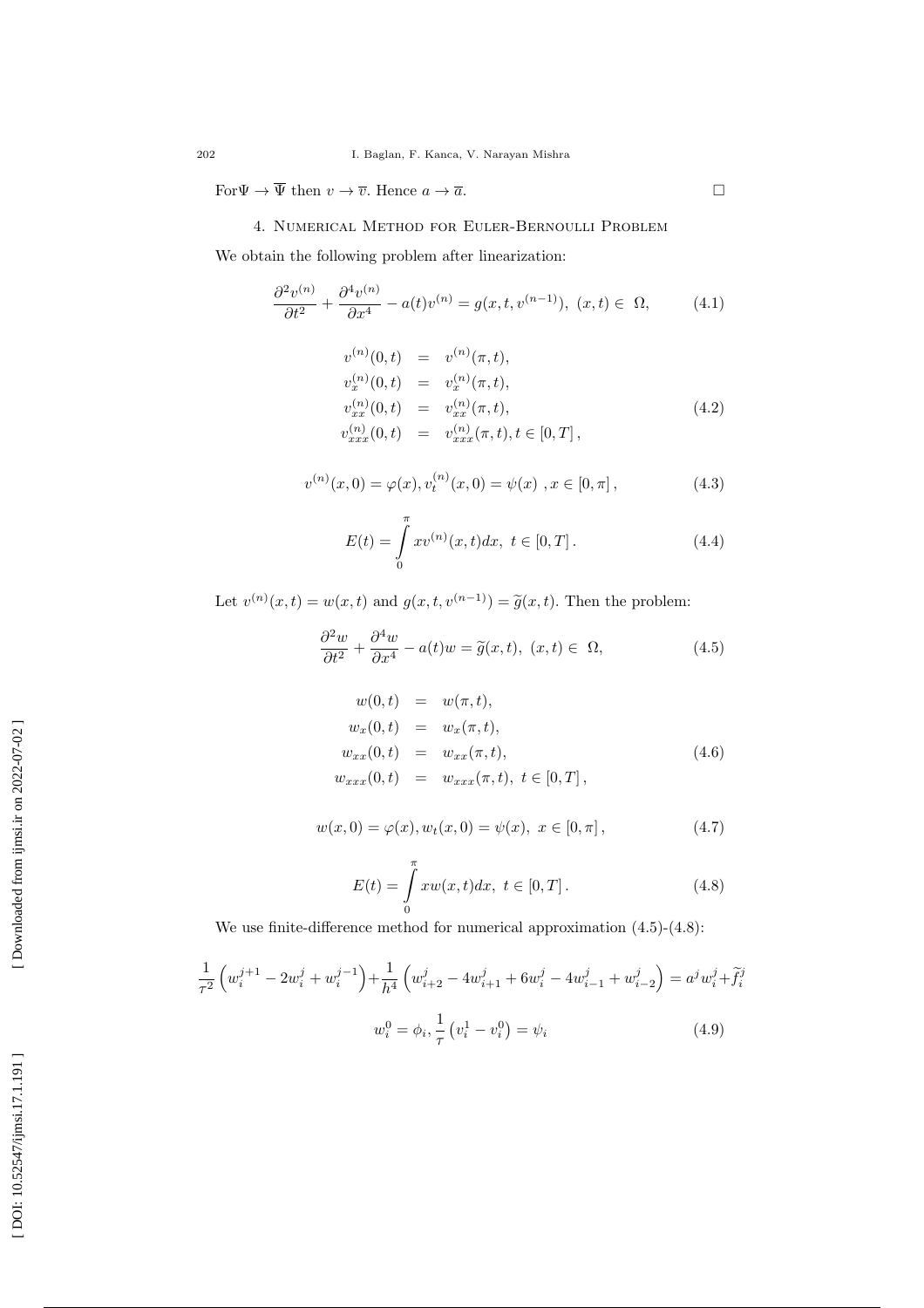$$
w_0^j = v_{N_x+1}^j,\tag{4.10}
$$

$$
w_1^j = v_{N_x+2}^j,\tag{4.11}
$$

$$
w_{-1}^j = v_{N_x}^j,\tag{4.12}
$$

$$
w_2^j - w_{-2}^j = w_{N_x+3}^j - w_{N_x-1}^j.
$$
\n(4.13)

The region  $[0, \pi] \times [0, T]$  is divided into an  $N_x \times N_t$  mesh with the spatial step size  $h = \pi/N_x$  in x direction and the time step size  $\tau = T/N_t$ , respectively.

Grid points  $x_i$ ,  $t_j$  are defined by  $x_i = ih; i = 0; 1; 2; ...; N_x;$  $t_j = j\tau; k = 0; 1; 2; ...; N_t;$  $w_i^j = w(x_i, t_j), g_i^j = \tilde{g}(x_i, t_j), a^j = a(t_j).$ 

Integrate (4.5) with respect to x from 0 to  $\pi$  and use (4.6) and (4.7), we obtain

$$
a(t) = \frac{1}{E(t)} \left[ E''(t) + \pi w_{xxx}(\pi, t) - \int_0^\pi x \tilde{g}(x, t) dx \right].
$$
 (4.14)

The discretization of (4.14) is

$$
a^{j+1} = \frac{\left[ \left( \left( E^{j+1} - 2E^j + E^{j-1} \right) / \tau^2 \right) + \pi \left( w_{N_x+3}^j - 2w_{N_x+2}^j + 2w_{N_x}^j - w_{N_x-1}^j \right) - \left( \int_0^{\pi} x \tilde{g}_i^j dx \right) \right]}{E^j}
$$

,

where  $E^j = E(t_j)$ ,  $j = 0, 1, ..., N_t$ .

We mention that the integral is numerically calculated using trapezoidal rule.

 $a^{j(s)}$ ,  $w_i^{j(s)}$  are the s-th iteration step of  $a^j$ ,  $w_i^j$ , respectively. At each s-th iteration step,  $a^{j(s)}$  is

$$
a^{j(s)}=\frac{\left[\left(\left(E^{j+1(s+1)}-2E^{j(s)}+E^{j-1(s-1)}\right)/\tau^2\right)+\pi\left(w^{j(s)}_{N_x+3}-2w^{j(s)}_{N_x+2}+2w^{j(s)}_{N_x}-w^{j(s)}_{N_x-1}\right)-\left(\int_0^\pi x\widetilde g^{j(s)}_i dx\right)\right]}{E^j}.
$$

The iteration of  $(4.9)-(4.13)$  is

$$
\frac{1}{\tau^2} \left( w_i^{j+1(s+1)} - 2w_i^{j(s)} + w_i^{j-1(s-1)} \right) + \frac{1}{h^4} \left( w_{i+2}^{j(s)} - 4w_{i+1}^{j(s)} + 6w_i^{j(s)} - 4w_{i-1}^{j(s)} + w_{i-2}^{j(s)} \right) = a^{j(s)} w_i^{j(s)} + \widetilde{g}_i^{j(s)}
$$
\n
$$
(4.15)
$$

$$
w_i^0 = \phi_i, \frac{1}{\tau} (w_i^1 - w_i^0) = \psi_i
$$
 (4.16)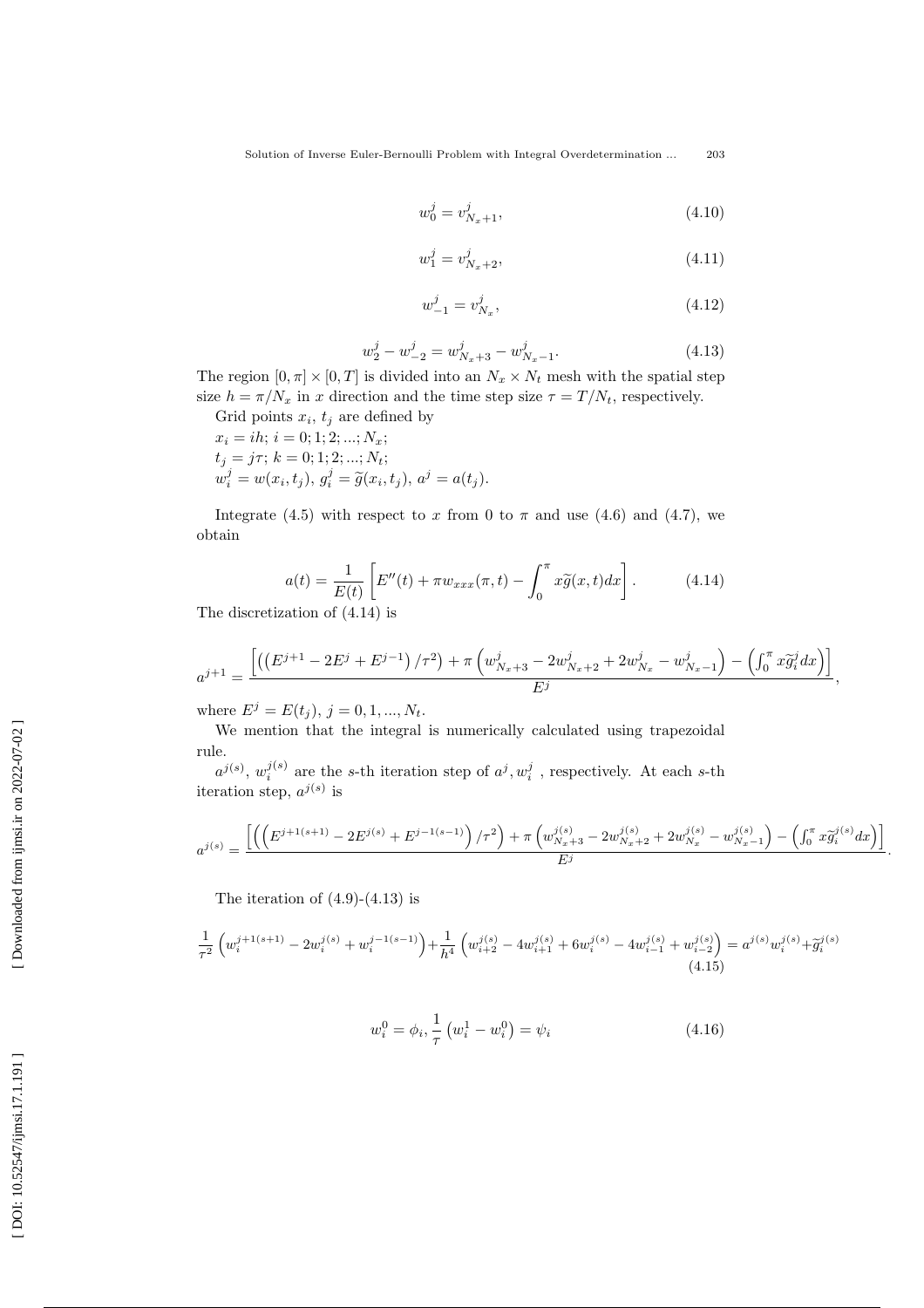204 I. Baglan, F. Kanca, V. Narayan Mishra

$$
w_0^{j(s)} = w_{N_x+1}^{j(s)},\tag{4.17}
$$

$$
w_1^{j(s)} = w_{N_x+2}^{j(s)},\tag{4.18}
$$

$$
w_{-1}^{j(s)} = w_{N_x}^{j(s)},\tag{4.19}
$$

$$
w_2^{j(s)} - w_{-2}^{j(s)} = w_{N_x+3}^{j(s)} - w_{N_x-1}^{j(s)},
$$
\n(4.20)

System  $(4.16)-(4.20)$  is solved and  $w_i^{j+1(s+1)}$  is determined.

Example 4.1 . The analytical solution is

$$
{a(t), v(x,t)} = {1 + \exp(t), (1 + \cos 2x) \exp(t)},
$$

for the given functions

$$
\varphi(x) = (1 + \cos 2x), E(t) = \frac{\pi^2}{2} \exp(t),
$$
  
\n $g(x, t, v) = (16 \cos 2x - v) \exp(t).$ 

Here  $h = 0.0393, \tau = 0.005$ .

 $|a^{k+1(s+1)} - a^{k+1(s)}| \leq h/100$  is the convergence criterion for  $a(t)$ .

The analytical solution and the approximate solution can be seen Figures 1 and 2 when the last time  $T = 2$ .



FIGURE 1. The exact and approximate solutions of  $a(t)$ . The approximate solution is shown with dashed line.

[DOI: 10.52547/ijmsi.17.1.191]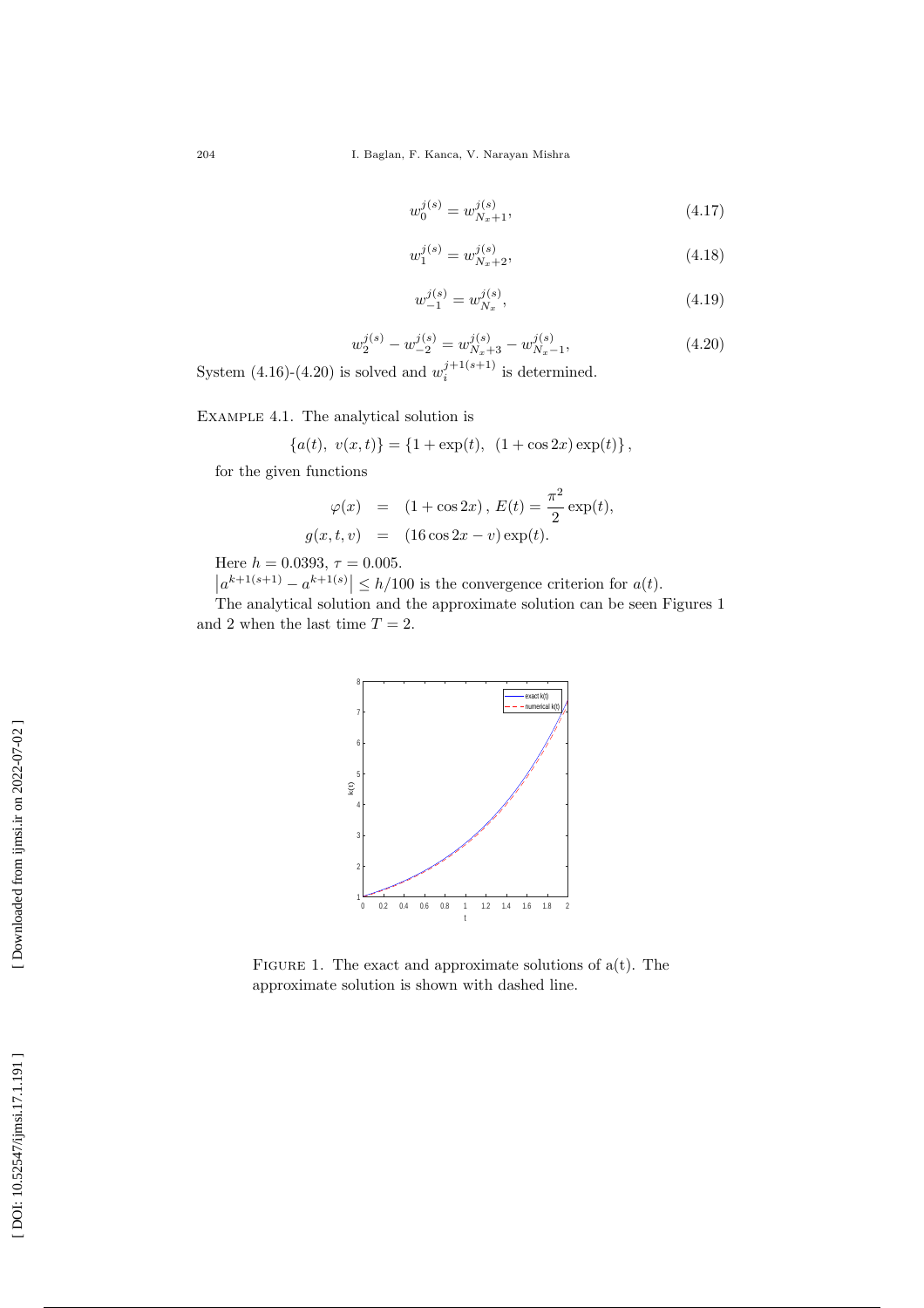

FIGURE 2. The exact and approximate solutions of  $u(x,2)$ . The approximate solution is shown with dashed line.

Example 4.2 . (discontinuous coefficient)

In Example 1, a continuous function is given. Now, a more severe discontinuous function is considered:

$$
a(t) = \begin{cases} 1, t \in [0, 1) \\ -1, t \in [1, 2] \end{cases}
$$

The step sizes are  $h = 0.0393$ ,  $\tau = 0.005$ . We obtain Figures 3 which shows the analytical and the approximate solutions of  $a(t)$  when the last time  $T = 2$ .



FIGURE 3. The exact and approximate solutions of  $a(t)$ . The approximate solution is shown with dashed line.